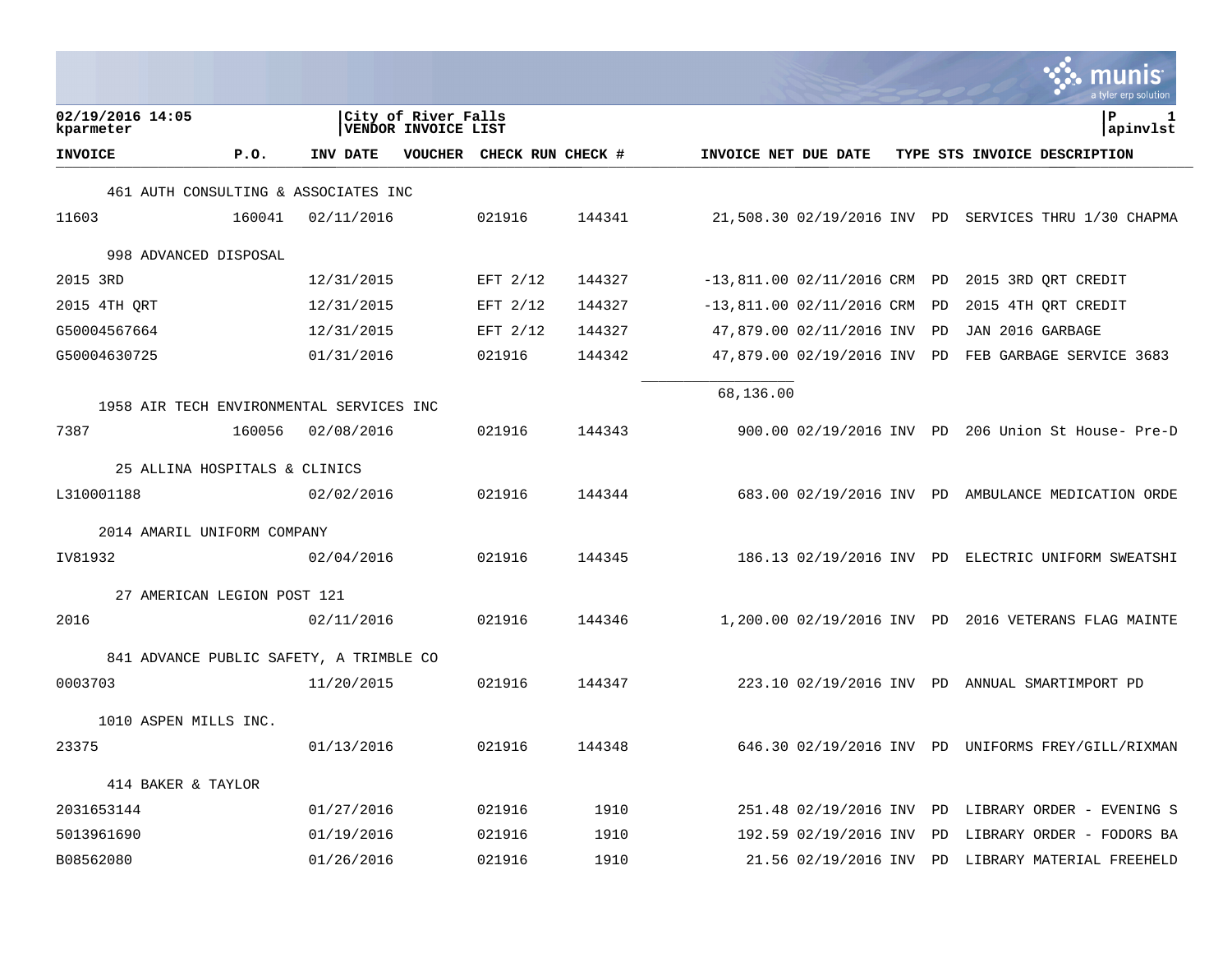|                               |                                          |                 |                                                   |           |                           |                      |  | a tyler erp solution                                 |
|-------------------------------|------------------------------------------|-----------------|---------------------------------------------------|-----------|---------------------------|----------------------|--|------------------------------------------------------|
| 02/19/2016 14:05<br>kparmeter |                                          |                 | City of River Falls<br><b>VENDOR INVOICE LIST</b> |           |                           |                      |  | lР<br>$\mathbf{2}$<br>apinvlst                       |
| <b>INVOICE</b>                | P.O.                                     | <b>INV DATE</b> |                                                   |           | VOUCHER CHECK RUN CHECK # | INVOICE NET DUE DATE |  | TYPE STS INVOICE DESCRIPTION                         |
|                               |                                          |                 |                                                   |           |                           |                      |  |                                                      |
|                               | 46 BAKER TILLY VIRCHOW KRAUSE LLP        |                 |                                                   |           |                           | 465.63               |  |                                                      |
| BT921067                      | 160006                                   | 01/31/2016      |                                                   | 021916    | 1911                      |                      |  | 4,000.00 02/19/2016 INV PD 2015 Auditing Services    |
| 2123 BARE WOODEN SPOON        |                                          |                 |                                                   |           |                           |                      |  |                                                      |
| 2/9/16                        |                                          | 02/09/2016      |                                                   | 021916    | 144349                    |                      |  | 600.00 02/19/2016 INV PD FREEZER MEAL PACKING SESS   |
|                               | 49 BER-MARK EXCAVATING INC               |                 |                                                   |           |                           |                      |  |                                                      |
| 6193                          | 160057                                   | 02/05/2016      |                                                   | 021916    | 144350                    |                      |  | 1,585.11 02/19/2016 INV PD 1/8-1/26 2016 SNOW REMOVA |
|                               | 57 BORDER STATES INDUSTRIES, INC.        |                 |                                                   |           |                           |                      |  |                                                      |
| 910749030                     | 160067                                   | 02/08/2016      |                                                   | 021916    | 1912                      |                      |  | 552.00 02/19/2016 INV PD ELECTRIC METER INVENTORY    |
|                               |                                          |                 |                                                   |           |                           |                      |  |                                                      |
| 114012                        | 710 BRAUN THYSSEKRUPP ELEVATOR LLC       | 02/01/2016      |                                                   | 021916    | 1913                      |                      |  | 612.32 02/19/2016 INV PD 2ND ORT ELEVATOR EXAM       |
|                               |                                          |                 |                                                   |           |                           |                      |  |                                                      |
| 1686 BROZ BAR & GRILL         |                                          |                 |                                                   | 021916    | 144351                    |                      |  | 84.00 02/19/2016 INV PD RESTITUTION S URMAN CIT #    |
| 4N80ZDPGJO                    |                                          | 02/01/2016      |                                                   |           |                           |                      |  |                                                      |
|                               | 767 RIVER FALLS MAIN ST 2000 PROJECT INC |                 |                                                   |           |                           |                      |  |                                                      |
| FEB 2016                      |                                          | 02/16/2016      |                                                   | HP $2/16$ | 144329                    |                      |  | 42,000.00 02/16/2016 INV PD FEB SETTLMENE BID        |
|                               | 62 CANON SOLUTIONS AMERICA INC           |                 |                                                   |           |                           |                      |  |                                                      |
| 4018179345                    |                                          | 01/30/2016      |                                                   | 021916    | 144352                    |                      |  | 517.50 02/19/2016 INV PD 02/29/16-05/30/16 MAINTEN   |
| 1569 CAPSTONE                 |                                          |                 |                                                   |           |                           |                      |  |                                                      |
| CI10490732                    |                                          | 01/18/2016      |                                                   | 021916    | 1914                      |                      |  | $17.99$ 02/19/2016 INV PD LIBRARY ORDER - DOLL THAT  |
|                               | 411 CAVENDISH SQUARE PUBLISHING          |                 |                                                   |           |                           |                      |  |                                                      |
| 3019748                       |                                          | 01/19/2016      |                                                   | 021916    | 1915                      |                      |  | 193.91 02/19/2016 INV PD LIBRARY ORDER - CULTURES    |
|                               |                                          |                 |                                                   |           |                           |                      |  |                                                      |

69 CHIPPEWA VALLEY TECHNICAL COLLEGE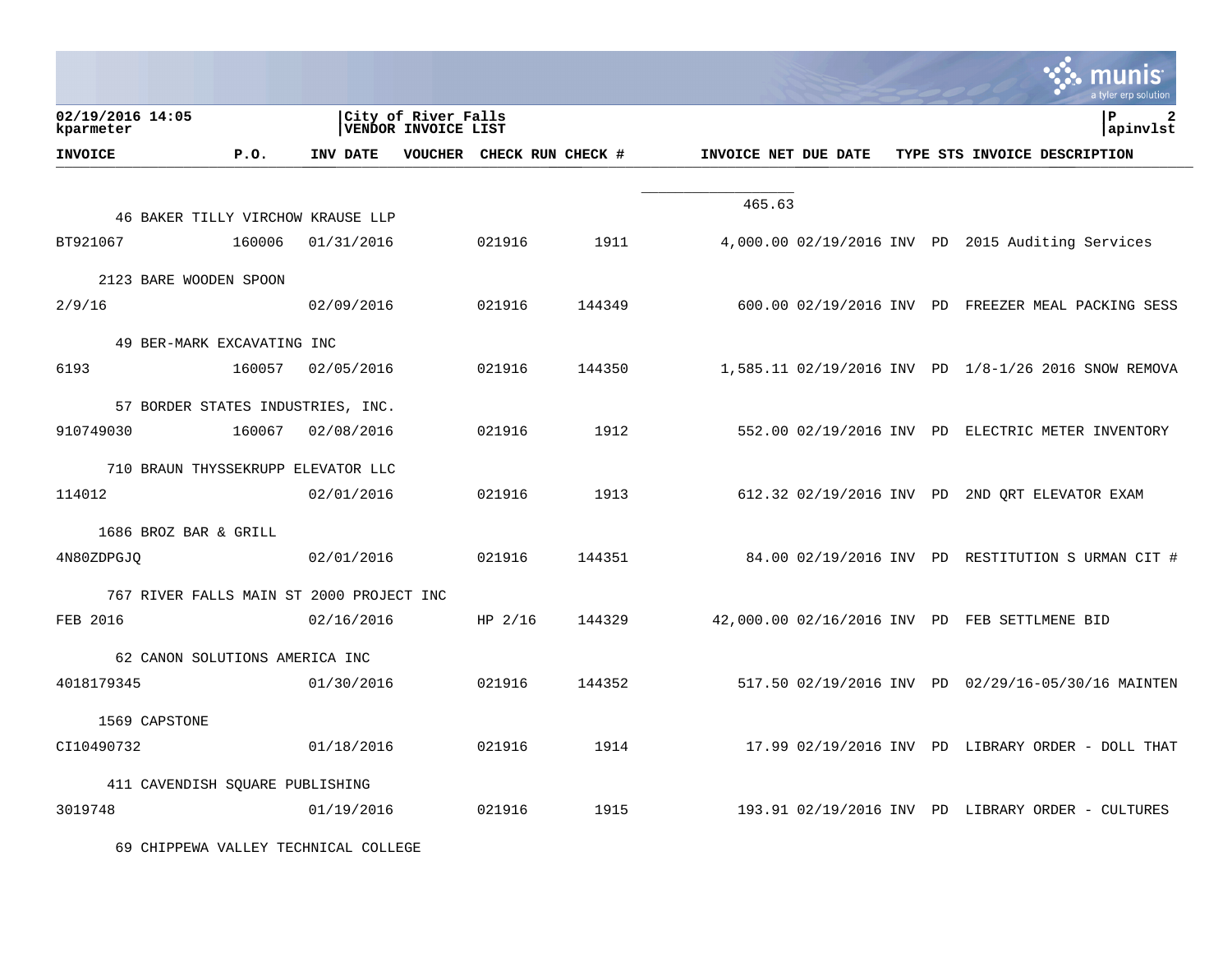|                                     |        |            |                                                   |                   |        |                      |                              |    | $\ddot{\phantom{a}}$ . munis<br>a tyler erp solution |
|-------------------------------------|--------|------------|---------------------------------------------------|-------------------|--------|----------------------|------------------------------|----|------------------------------------------------------|
| 02/19/2016 14:05<br>kparmeter       |        |            | City of River Falls<br><b>VENDOR INVOICE LIST</b> |                   |        |                      |                              |    | lР<br>3<br>apinvlst                                  |
| <b>INVOICE</b>                      | P.0.   | INV DATE   | <b>VOUCHER</b>                                    | CHECK RUN CHECK # |        | INVOICE NET DUE DATE |                              |    | TYPE STS INVOICE DESCRIPTION                         |
| FEB 2016                            |        | 02/16/2016 |                                                   | HP $2/16$         | 144330 |                      | 275,540.28 02/16/2016 INV PD |    | FEB SETTLEMENT - PIERCE/S                            |
| 1901 CIGNA CORPORTATION             |        |            |                                                   |                   |        |                      |                              |    |                                                      |
| SGM606717 1/2016                    |        | 01/01/2016 |                                                   | 021916            | 1916   |                      | 3,787.94 02/19/2016 INV PD   |    | JAN LIFE AD&D AND LTD                                |
| 70 CINTAS CORPORATION #754          |        |            |                                                   |                   |        |                      |                              |    |                                                      |
| 754546786                           | 160013 | 01/13/2016 |                                                   | 021916            | 144353 |                      | 175.23 02/19/2016 INV        | PD | 01/13/2016 CINTAS ELECTRI                            |
| 754546787                           | 160020 | 01/13/2016 |                                                   | 021916            | 144353 |                      | 168.63 02/19/2016 INV        | PD | 01/13/2016 CINTAS PW UNIF                            |
| 754546788                           | 160014 | 01/13/2016 |                                                   | 021916            | 144353 |                      | 66.33 02/19/2016 INV         | PD | 01/13/2016 CINTAS WATER U                            |
| 754546789                           | 160015 | 01/13/2016 |                                                   | 021916            | 144353 |                      | 76.91 02/19/2016 INV         | PD | 01/13/2016 CINTAS WWTP UN                            |
| 754549372                           | 160013 | 01/20/2016 |                                                   | 021916            | 144353 |                      | 174.95 02/19/2016 INV        | PD | 01/20/2016 CINTAS ELECTRI                            |
| 754549373                           | 160020 | 01/20/2016 |                                                   | 021916            | 144353 |                      | 178.20 02/19/2016 INV        | PD | 01/20/2016 CINTAS PW UNIF                            |
| 754549374                           | 160014 | 01/20/2016 |                                                   | 021916            | 144353 |                      | 63.05 02/19/2016 INV         | PD | 01/20/2016 CINTAS WATER U                            |
| 754549375                           | 160015 | 01/20/2016 |                                                   | 021916            | 144353 |                      | 35.00 02/19/2016 INV         | PD | 01/20/2016 CINTAS WWTP UN                            |
| 754552048                           | 160013 | 01/27/2016 |                                                   | 021916            | 144353 |                      | 196.72 02/19/2016 INV        | PD | 2016 CINTAS ELECTRIC UNIF                            |
| 754552049                           | 160020 | 01/27/2016 |                                                   | 021916            | 144353 |                      | 170.41 02/19/2016 INV        | PD | 01/27/2016 CINTAS PW UNIF                            |
| 754552050                           | 160014 | 01/27/2016 |                                                   | 021916            | 144353 |                      | 63.05 02/19/2016 INV         | PD | 01/27/2016 CINTAS WATER U                            |
| 754552051                           | 160015 | 01/27/2016 |                                                   | 021916            | 144353 |                      | 58.96 02/19/2016 INV         | PD | 01/272016 CINTAS WWTP UNI                            |
| 754554679                           | 160013 | 02/03/2016 |                                                   | 021916            | 144353 |                      | 170.45 02/19/2016 INV        | PD | 2/3/2016 CINTAS ELECTRIC                             |
| 754554680                           | 160020 | 02/03/2016 |                                                   | 021916            | 144353 |                      | 167.13 02/19/2016 INV        | PD | $2/3/2016$ CINTAS PW UNIFOR                          |
| 754554681                           | 160014 | 02/03/2016 |                                                   | 021916            | 144353 |                      | 76.18 02/19/2016 INV         | PD | $2/3/2016$ CINTAS WATER UNI                          |
| 754554682                           | 160015 | 02/03/2016 |                                                   | 021916            | 144353 |                      | 35.00 02/19/2016 INV         | PD | $2/3/2016$ CINTAS WWTP UNIF                          |
| 379 COMPUTER INTEGRATION TECHNOLOGY |        |            |                                                   |                   |        | 1,876.20             |                              |    |                                                      |
| 240059                              |        | 01/31/2016 |                                                   | 021916            | 144354 |                      | 56.00 02/19/2016 INV PD      |    | SSRS REPORTING                                       |
|                                     |        |            |                                                   |                   |        |                      |                              |    |                                                      |
| 85 DARRELL'S SEPTIC SERVICE INC     |        |            |                                                   |                   |        |                      |                              |    |                                                      |
| $22557 - 3$                         |        | 09/30/2015 |                                                   | 021916            | 144355 |                      | 90.00 02/19/2016 INV         | PD | PARK N REC HOFFMAN SEPT 2                            |
| 22913                               | 150153 | 01/31/2016 |                                                   | 021916            | 144355 |                      | 210.00 02/19/2016 INV        | PD | JAN 2016 Porta potty rent                            |

 $\mathcal{L}$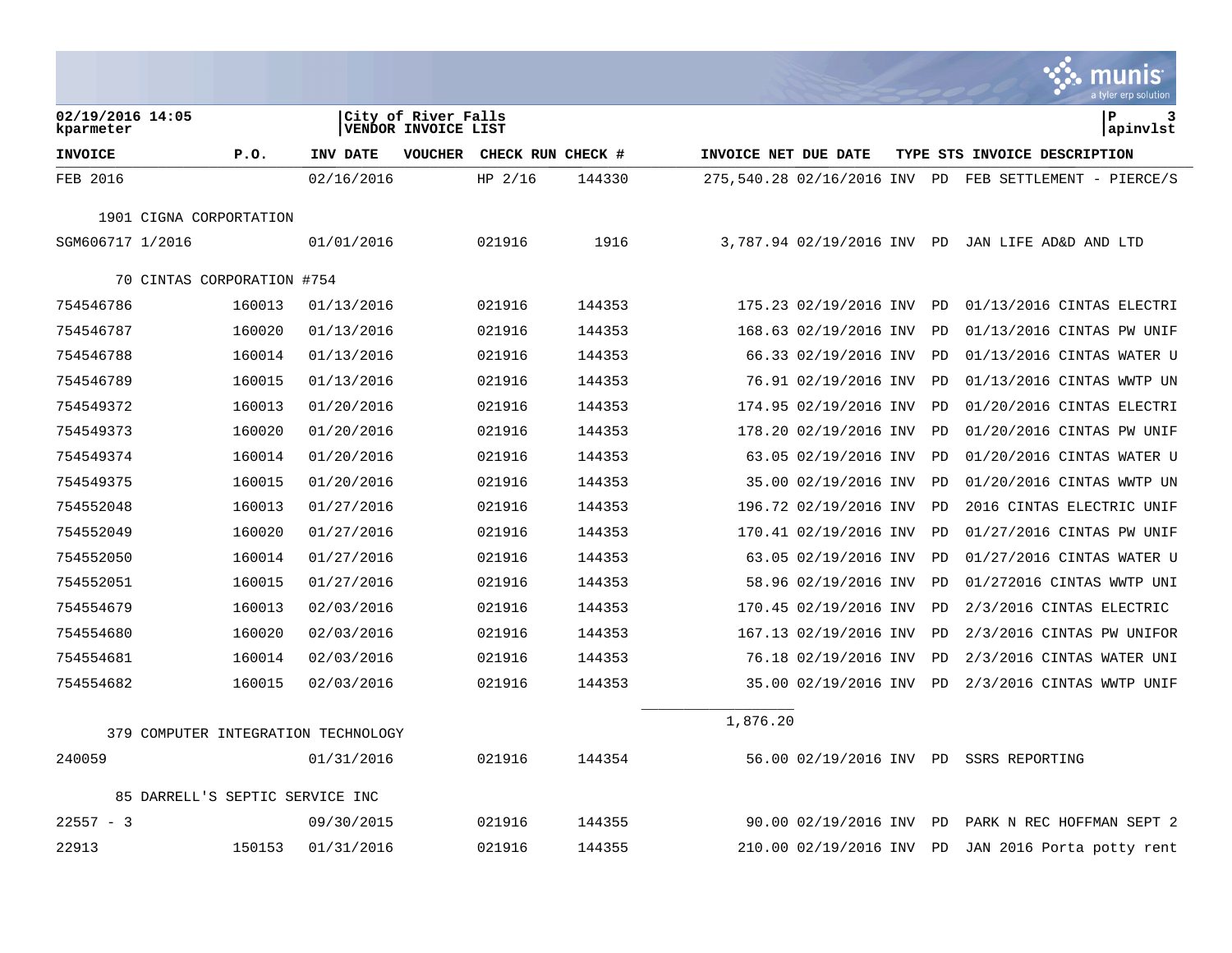|                                      |        |                   |                                                   |                   |        |                      |                         |  | a tyler erp solutior                                 |
|--------------------------------------|--------|-------------------|---------------------------------------------------|-------------------|--------|----------------------|-------------------------|--|------------------------------------------------------|
| 02/19/2016 14:05<br>kparmeter        |        |                   | City of River Falls<br><b>VENDOR INVOICE LIST</b> |                   |        |                      |                         |  | P<br>4<br>apinvlst                                   |
| <b>INVOICE</b>                       | P.0.   | INV DATE          | VOUCHER                                           | CHECK RUN CHECK # |        | INVOICE NET DUE DATE |                         |  | TYPE STS INVOICE DESCRIPTION                         |
| 576 DAWES RIGGIN AND C               |        |                   |                                                   |                   |        | 300.00               |                         |  |                                                      |
| 40952655                             |        | 01/28/2016        |                                                   | 021916            | 144356 |                      |                         |  | 120.00 02/19/2016 INV PD FREIGHT AERIAL LIFT         |
| 1943 DELTA MANAGEMENT ASSOCIATES INC |        |                   |                                                   |                   |        |                      |                         |  |                                                      |
| 000000018167                         |        | 02/17/2016        |                                                   | 021916            | 144357 |                      |                         |  | 174.38 02/19/2016 INV PD GARNISHMENT                 |
| 577 DEMCO INC                        |        |                   |                                                   |                   |        |                      |                         |  |                                                      |
| 5788966                              |        | 01/27/2016        |                                                   | 021916            | 1917   |                      |                         |  | 184.28 02/19/2016 INV PD SCOTCH 845 BOOK TAPE        |
| 468 DESIGNER PROPERTIES              |        |                   |                                                   |                   |        |                      |                         |  |                                                      |
| FEB 2106                             |        | 02/11/2016        |                                                   | 021916            | 144358 |                      | 36.74 02/19/2016 INV PD |  | SOLAR REFUND FEB 2016                                |
| 98 EO JOHNSON CO INC                 |        |                   |                                                   |                   |        |                      |                         |  |                                                      |
| CNIN827526                           |        | 01/22/2016        |                                                   | 021916            | 144359 |                      |                         |  | 706.96 02/19/2016 INV PD 10/17-1/16/16 COPIER        |
| 7 EFTPS                              |        |                   |                                                   |                   |        |                      |                         |  |                                                      |
| 000000018161                         |        | 02/17/2016        |                                                   | PYRL AP           | 144336 |                      |                         |  | 67,389.15 02/19/2016 DIR PD PPE 2/14/16              |
| 1292 ELLSWORTH PUBLIC LIBRARY        |        |                   |                                                   |                   |        |                      |                         |  |                                                      |
| 02/11/16                             |        | 02/11/2016        |                                                   | 021916            | 144360 |                      |                         |  | 13.00 02/19/2016 INV PD REFUND LOST LIBRARY MATER    |
| 1536 ELSTER SOLUTIONS CORP           |        |                   |                                                   |                   |        |                      |                         |  |                                                      |
| 9000066139                           | 160019 | 01/30/2016        |                                                   | 021916            | 1918   |                      |                         |  | 614.00 02/19/2016 INV PD ELECTRIC METERS             |
| 456 ENTERPRISE FM TRUST              |        |                   |                                                   |                   |        |                      |                         |  |                                                      |
| FBN2950341                           | 160028 | 02/04/2016        |                                                   | 021916            | 1919   |                      |                         |  | 1,151.93 02/19/2016 INV PD FEB 2016 POOL CAR LEASE A |
| 364 FBG SERVICE CORPORATION          |        |                   |                                                   |                   |        |                      |                         |  |                                                      |
| 763483                               |        | 160068 01/31/2016 |                                                   | 021916            | 1920   |                      |                         |  | 4,529.79 02/19/2016 INV PD JAN 2016 Cleaning Contrac |
| 1205 VERSA VEND VENDING              |        |                   |                                                   |                   |        |                      |                         |  |                                                      |
| 2114:005109                          |        | 01/11/2016        |                                                   | 021916            | 1921   |                      |                         |  | 108.00 02/19/2016 INV PD CITY HALL 2 COFFEE CASE     |

**Contract Contract Contract**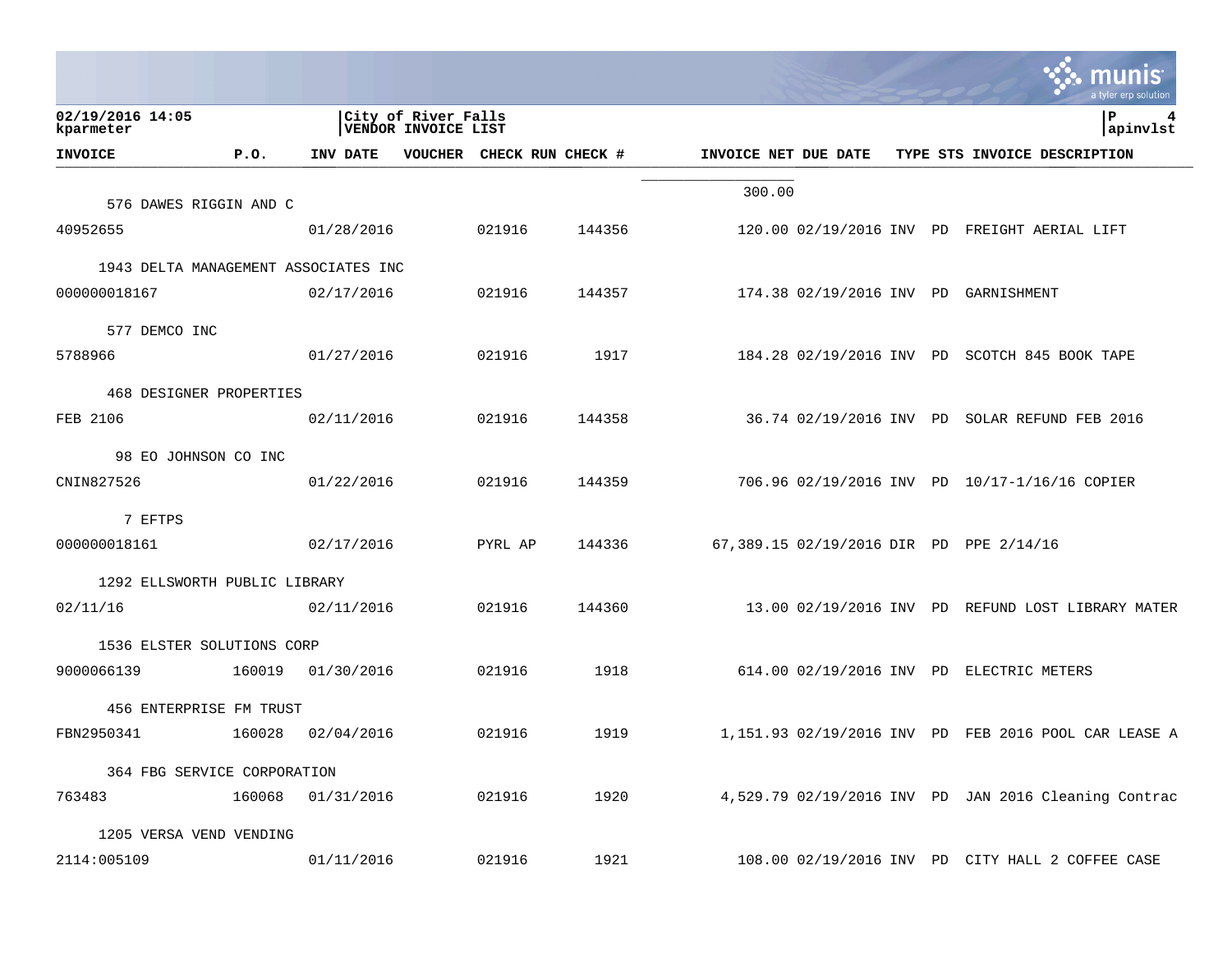|                                                 |                                                   |                           |        |                      |                         | a tyler erp solution                                   |
|-------------------------------------------------|---------------------------------------------------|---------------------------|--------|----------------------|-------------------------|--------------------------------------------------------|
| 02/19/2016 14:05<br>kparmeter                   | City of River Falls<br><b>VENDOR INVOICE LIST</b> |                           |        |                      |                         | 5<br>ΙP<br> apinvlst                                   |
| P.0.<br><b>INVOICE</b>                          | INV DATE                                          | VOUCHER CHECK RUN CHECK # |        | INVOICE NET DUE DATE |                         | TYPE STS INVOICE DESCRIPTION                           |
|                                                 |                                                   |                           |        |                      |                         |                                                        |
| 6 FIRST NATIONAL BANK - RF SECTION 125          |                                                   |                           |        |                      |                         |                                                        |
| 000000018160                                    | 02/17/2016                                        | PYRL AP                   | 1901   |                      |                         | 3,423.53 02/19/2016 INV PD PPE 2/14/16                 |
| 2117 FOLEY, THOMAS M                            |                                                   |                           |        |                      |                         |                                                        |
| FEB 2016                                        | 02/01/2016                                        | EFT 2/12                  | 1898   |                      |                         | 55.00 02/11/2016 INV PD COOKIES FOR OYSTER FEED        |
|                                                 |                                                   |                           |        |                      |                         |                                                        |
| 389 FREEMAN, JAMES                              |                                                   |                           |        |                      |                         |                                                        |
| FEB 2016                                        | 02/11/2016                                        | 021916                    | 1922   |                      |                         | 40.04 02/19/2016 INV PD SOLAR REFUND FEB 2016          |
| 1147 GENERAL SPRINKLER CORPORATION              |                                                   |                           |        |                      |                         |                                                        |
| 22377<br>160078                                 | 02/03/2016                                        | 021916                    | 144361 |                      |                         | 1,500.00 02/19/2016 INV PD Multiple Blds - 2015 back   |
|                                                 |                                                   |                           |        |                      |                         |                                                        |
| 356 HEALTH PARTNERS                             |                                                   |                           |        |                      |                         |                                                        |
| FEB 2016                                        | 01/04/2016                                        | EFT 2/12                  | 1899   |                      |                         | 143,680.31 02/11/2016 INV PD FEBRUARY HEALTH DENTAL IN |
| 403 HOVEL, DAVID                                |                                                   |                           |        |                      |                         |                                                        |
| FEB 2016                                        | 01/06/2016                                        | EFT 2/12                  | 1900   |                      |                         | 52.50 02/11/2016 INV PD 2/17-2/18 COMM DEV TRAINI      |
|                                                 |                                                   |                           |        |                      |                         |                                                        |
| 145 HUDSON PHYSICIANS, S.C.                     |                                                   | 021916                    | 144362 |                      |                         |                                                        |
| 800370410216                                    | 02/01/2016                                        |                           |        |                      |                         | 84.00 02/19/2016 INV PD PRE EMPLOYMENT TESTING         |
| 146 HUEBSCH LAUNDRY COMPANY                     |                                                   |                           |        |                      |                         |                                                        |
| 3598625                                         | 01/20/2016                                        | 021916                    | 1923   |                      | 40.52 02/19/2016 INV PD | 01/20 PD MAT SERVICE                                   |
| 3602370                                         | 01/27/2016                                        | 021916                    | 1923   |                      |                         | 85.83 02/19/2016 INV PD 1/27 MAT SERVICE LIBRARY       |
| 3606682                                         | 02/03/2016                                        | 021916                    | 1923   |                      |                         | 58.19 02/19/2016 INV PD 2/3 CITY HALL MAT SERVICE      |
| 3606694                                         | 02/03/2016                                        | 021916                    | 1923   |                      | 46.84 02/19/2016 INV PD | 2/3 PW BUILDING MAT SERVI                              |
| 3606703                                         | 02/03/2016                                        | 021916                    | 1923   |                      |                         | 37.23 02/19/2016 INV PD 2/3 CITY HALL MAT SERVICE      |
|                                                 |                                                   |                           |        | 268.61               |                         |                                                        |
| 1 INTERNATIONAL CITY MGMT ASSOC RETIREMENT CORP |                                                   |                           |        |                      |                         |                                                        |
| 000000018156                                    | 02/17/2016                                        | PYRL AP                   | 1902   |                      |                         | 16,579.31 02/19/2016 INV PD PPE 2/14/16                |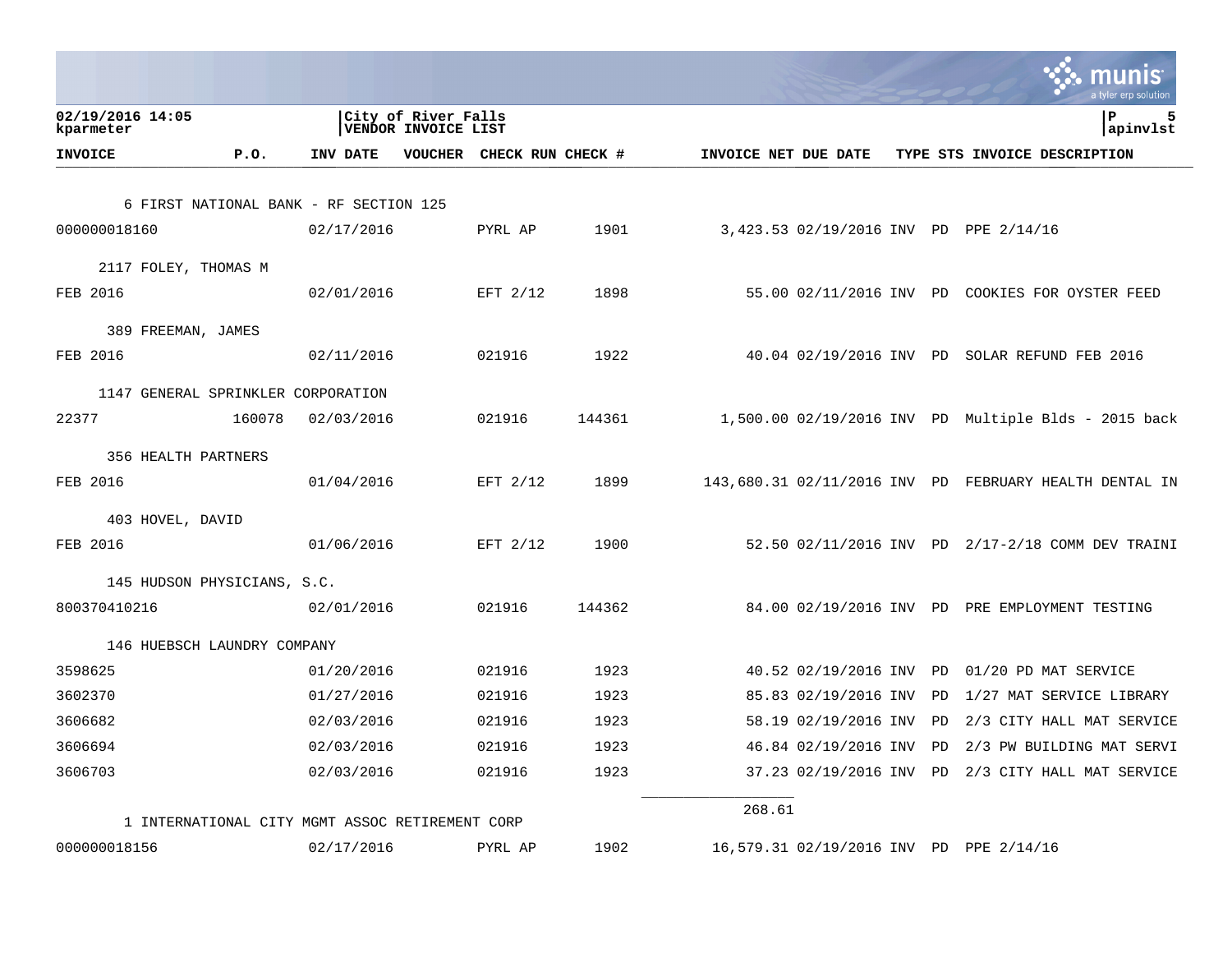|                                 |        |            |                                            |        |                   |                      |                         |    | <b>Communist</b><br>a tyler erp solution             |
|---------------------------------|--------|------------|--------------------------------------------|--------|-------------------|----------------------|-------------------------|----|------------------------------------------------------|
| 02/19/2016 14:05<br>kparmeter   |        |            | City of River Falls<br>VENDOR INVOICE LIST |        |                   |                      |                         |    | P<br>6<br>apinvlst                                   |
| <b>INVOICE</b>                  | P.0.   | INV DATE   | <b>VOUCHER</b>                             |        | CHECK RUN CHECK # | INVOICE NET DUE DATE |                         |    | TYPE STS INVOICE DESCRIPTION                         |
| 150 INFOSEND INC                |        |            |                                            |        |                   |                      |                         |    |                                                      |
| 101797                          | 160055 | 01/29/2016 |                                            | 021916 | 1924              |                      |                         |    | 3,204.09 02/19/2016 INV PD JAN 2016 Printing/stuffin |
| 668 INNOVATIVE OFFICE SOLUTIONS |        |            |                                            |        |                   |                      |                         |    |                                                      |
| IN1033754                       |        | 01/05/2016 |                                            | 021916 | 1925              |                      | 47.56 02/19/2016 INV    | PD | WATER DEPT & GENERAL OFFI                            |
| IN1033755                       |        | 01/04/2016 |                                            | 021916 | 1925              |                      | 264.71 02/19/2016 INV   | PD | LIBRARY OFFICE SUPPLIES                              |
| IN1034384                       |        | 01/06/2016 |                                            | 021916 | 1925              |                      | 63.73 02/19/2016 INV    | PD | LIBRARY OFFICE SUPPLIES                              |
| IN1038311                       |        | 01/08/2016 |                                            | 021916 | 1925              |                      | 200.91 02/19/2016 INV   | PD | GENERAL USE & WATER DEPT                             |
| IN1038312                       |        | 01/08/2016 |                                            | 021916 | 1925              |                      | 58.17 02/19/2016 INV    | PD | FD OFFICE SUPPLY ORDER                               |
| IN1043285                       |        | 01/12/2016 |                                            | 021916 | 1925              |                      | 21.78 02/19/2016 INV    | PD | PD OFFICE SUPPLY ORDER                               |
| IN1043286                       |        | 01/12/2016 |                                            | 021916 | 1925              |                      | 164.71 02/19/2016 INV   | PD | PD OFFICE SUPPLY ORDER                               |
| IN1043287                       |        | 01/12/2016 |                                            | 021916 | 1925              |                      | 414.94 02/19/2016 INV   | PD | LIBRARY OFFICE SUPPLY ORD                            |
| IN1045089                       |        | 01/13/2016 |                                            | 021916 | 1925              |                      | 112.34 02/19/2016 INV   | PD | CITY HALL OFFICE SUPPLY O                            |
| IN1045090                       |        | 01/13/2016 |                                            | 021916 | 1925              |                      | 41.52 02/19/2016 INV    | PD | PD OFFICE SUPPLY ORDER                               |
| IN1045593                       |        | 01/14/2016 |                                            | 021916 | 1925              |                      | 75.76 02/19/2016 INV    | PD | LIBRARY OFFICE SUPPLY ORD                            |
| IN1045594                       |        | 01/14/2016 |                                            | 021916 | 1925              |                      | 68.08 02/19/2016 INV    | PD | LIBRARY OFFICE SUPPLY ORD                            |
| IN1047513                       |        | 01/15/2016 |                                            | 021916 | 1925              |                      | 41.64 02/19/2016 INV    | PD | COM DEV OFFICE SUPPLY ORD                            |
| IN1047514                       |        | 01/15/2016 |                                            | 021916 | 1925              |                      | 22.42 02/19/2016 INV    | PD | LIBRARY OFFICE SUPPLY ORD                            |
| IN1047515                       |        | 01/15/2016 |                                            | 021916 | 1925              |                      | 375.43 02/19/2016 INV   | PD | GENERAL/ADMIN OFFICE SUPP                            |
| IN1047516                       |        | 01/15/2016 |                                            | 021916 | 1925              |                      | 55.06 02/19/2016 INV    | PD | GENERAL OFFICE SUPPLY                                |
| IN1051823                       |        | 01/20/2016 |                                            | 021916 | 1925              |                      | 12.14 02/19/2016 INV    | PD | PD OFFICE SUPPLY ORDER                               |
| IN1055235                       |        | 01/22/2016 |                                            | 021916 | 1925              |                      | 184.87 02/19/2016 INV   | PD | GEN & COM DEV OFFICE SUPP                            |
| IN1058719                       |        | 01/26/2016 |                                            | 021916 | 1925              |                      | 232.53 02/19/2016 INV   | PD | LIBRARY OFFICE SUPPLY ORD                            |
| IN1058721                       |        | 01/26/2016 |                                            | 021916 | 1925              |                      | 235.63 02/19/2016 INV   | PD | PD OFFICE SUPPLY ORDER                               |
| IN1060490                       |        | 01/27/2016 |                                            | 021916 | 1925              |                      | 160.32 02/19/2016 INV   | PD | PARKS OFFICE SUPPLY ORDER                            |
| IN1060491                       |        | 01/27/2016 |                                            | 021916 | 1925              |                      | 63.23 02/19/2016 INV    | PD | LIBRARY OFFICE SUPPLY ORD                            |
| SCN040980                       |        | 01/14/2016 |                                            | 021916 | 1925              |                      | $-21.78$ 02/19/2016 CRM | PD | RETURN FILE ROTRY SINGLE                             |

**Contract** 

 $\mathcal{L}$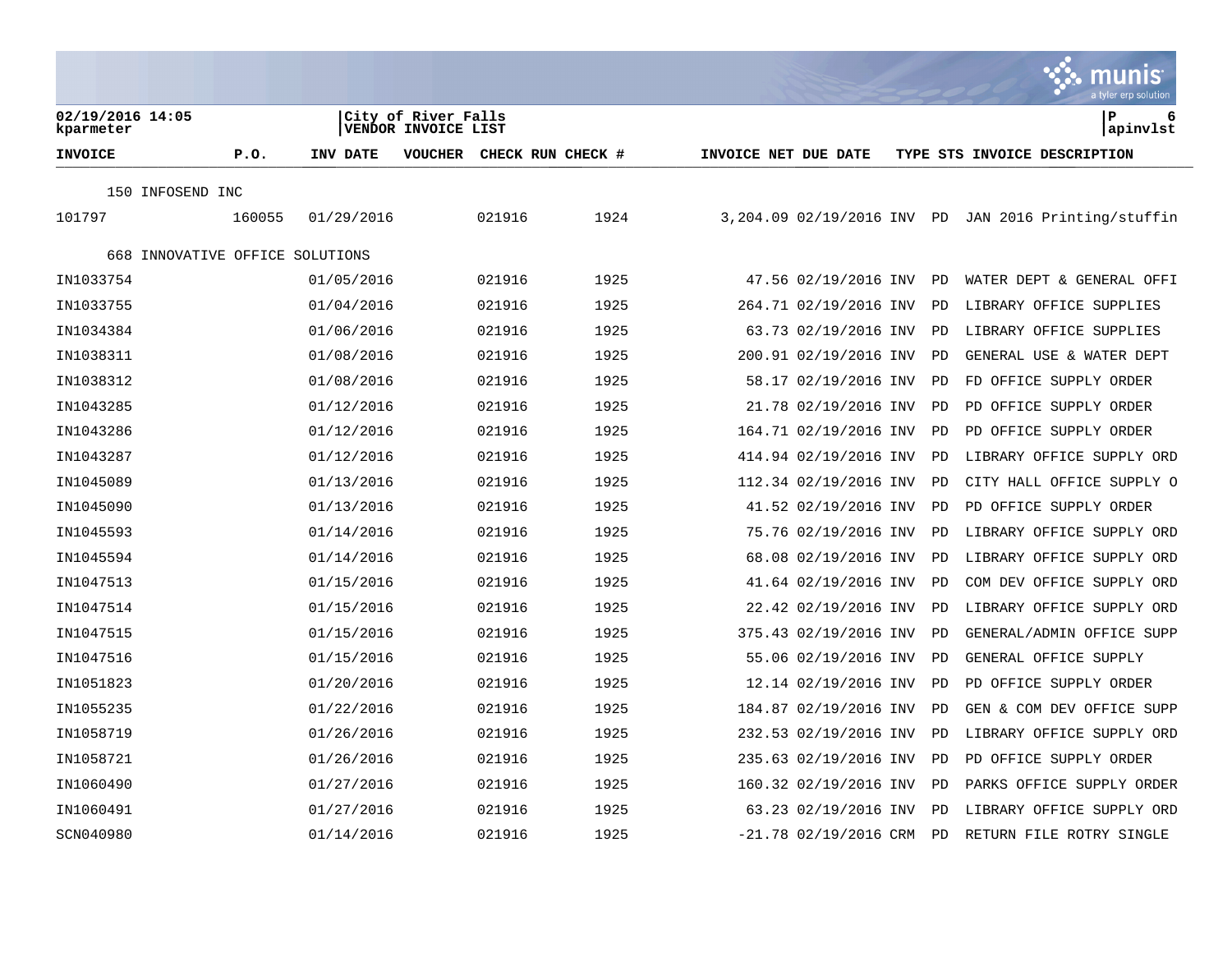|                                   |        |            |                                            |        |                   |                      |                            |    | munis<br>a tyler erp solution                         |
|-----------------------------------|--------|------------|--------------------------------------------|--------|-------------------|----------------------|----------------------------|----|-------------------------------------------------------|
| 02/19/2016 14:05<br>kparmeter     |        |            | City of River Falls<br>VENDOR INVOICE LIST |        |                   |                      |                            |    | lР<br>7<br>apinvlst                                   |
| <b>INVOICE</b>                    | P.0.   | INV DATE   | <b>VOUCHER</b>                             |        | CHECK RUN CHECK # | INVOICE NET DUE DATE |                            |    | TYPE STS INVOICE DESCRIPTION                          |
|                                   |        |            |                                            |        |                   | 2,895.70             |                            |    |                                                       |
| 1201 INSIGHT EDGE LLC<br>1448     | 160059 | 02/04/2016 |                                            | 021916 | 1926              |                      |                            |    | 1,252.90 02/19/2016 INV PD PARAMEDIC Coaching Servic  |
|                                   |        |            |                                            |        |                   |                      |                            |    |                                                       |
| 159 JH LARSON ELECTRICAL COMPANY  |        |            |                                            |        |                   |                      |                            |    |                                                       |
| S101106436.001                    |        | 12/23/2015 |                                            | 021916 | 144363            |                      | $-29.92$ 02/19/2016 CRM    | PD | LIBRARY LIGHTING EXCHANGE                             |
| S101111406.001                    |        | 01/05/2016 |                                            | 021916 | 144363            |                      | 108.00 02/19/2016 INV      | PD | LIBRARY LIGHTING SUPPLIES                             |
| S101111416.001                    |        | 01/05/2016 |                                            | 021916 | 144363            |                      | 108.00 02/19/2016 INV      | PD | LIBRARY LIGHTING SUPPLIES                             |
| S10111275.001                     |        | 01/06/2016 |                                            | 021916 | 144363            |                      | 121.19 02/19/2016 INV      | PD | PW GARGAGE LIGHTING/ AMBU                             |
| S101114058.001                    |        | 01/07/2016 |                                            | 021916 | 144363            |                      | $6.08$ $02/19/2016$ INV    | PD | AMBULANCE LIGHTING SUPPLI                             |
| S101114231.001                    |        | 01/07/2016 |                                            | 021916 | 144363            |                      | $-13.19$ 02/19/2016 CRM    | PD | RETURN AMBULANCE LIGHTING                             |
| S101130540.001                    |        | 01/29/2016 |                                            | 021916 | 144363            |                      | 114.08 02/19/2016 INV      | PD | CITY HALL LIGHT SUPPLIES                              |
| S101130540.002                    |        | 01/29/2016 |                                            | 021916 | 144363            |                      | 13.24 02/19/2016 INV       | PD | CITY HALL LIGHTING                                    |
| S101130706.001                    |        | 01/29/2016 |                                            | 021916 | 144363            |                      | 53.83 02/19/2016 INV       | PD | CITY HALL LIGHTING 3 CART                             |
| S101130706.002                    |        | 01/29/2016 |                                            | 021916 | 144363            |                      | 41.71 02/19/2016 INV       | PD | CITY HALL LIGHTING                                    |
|                                   |        |            |                                            |        |                   | 523.02               |                            |    |                                                       |
| 167 JOHNSON, VIRGIL               |        |            |                                            |        |                   |                      |                            |    |                                                       |
| 2016 SAFETY FOOTWEAR              |        | 02/01/2016 |                                            | 021916 | 1927              |                      |                            |    | 150.00 02/19/2016 INV PD 2016 SAFETY FOOTWEAR         |
| 171 KRAUSE POWER ENGINEERING LLC  |        |            |                                            |        |                   |                      |                            |    |                                                       |
| 01/30/16                          | 150223 | 01/30/2016 |                                            | 021916 | 144364            |                      |                            |    | 10,133.46 02/19/2016 INV PD 12/21-1/25 DESIGN SERVICE |
| 1148 KUSILEK JON                  |        |            |                                            |        |                   |                      |                            |    |                                                       |
| FEB 2016                          |        | 02/01/2016 |                                            | 021916 | 1928              |                      | 150.00 02/19/2016 INV PD   |    | 2016 SAFETY FOOTWEAR REIM                             |
| 172 KWIK TRIP                     |        |            |                                            |        |                   |                      |                            |    |                                                       |
| <b>JAN 2016</b>                   |        | 02/02/2016 |                                            | 021816 | 1907              |                      |                            |    | 6,337.20 02/18/2016 INV PD JAN 2015 FUEL INVOICE      |
| 1570 LINEHAN OUTDOOR SERVICES LLC |        |            |                                            |        |                   |                      |                            |    |                                                       |
| 1999                              | 150064 | 01/31/2016 |                                            | 021916 | 1929              |                      | 1,556.00 02/19/2016 INV PD |    | JAN 2016 Winter Snow Sho                              |

 $\mathcal{L}$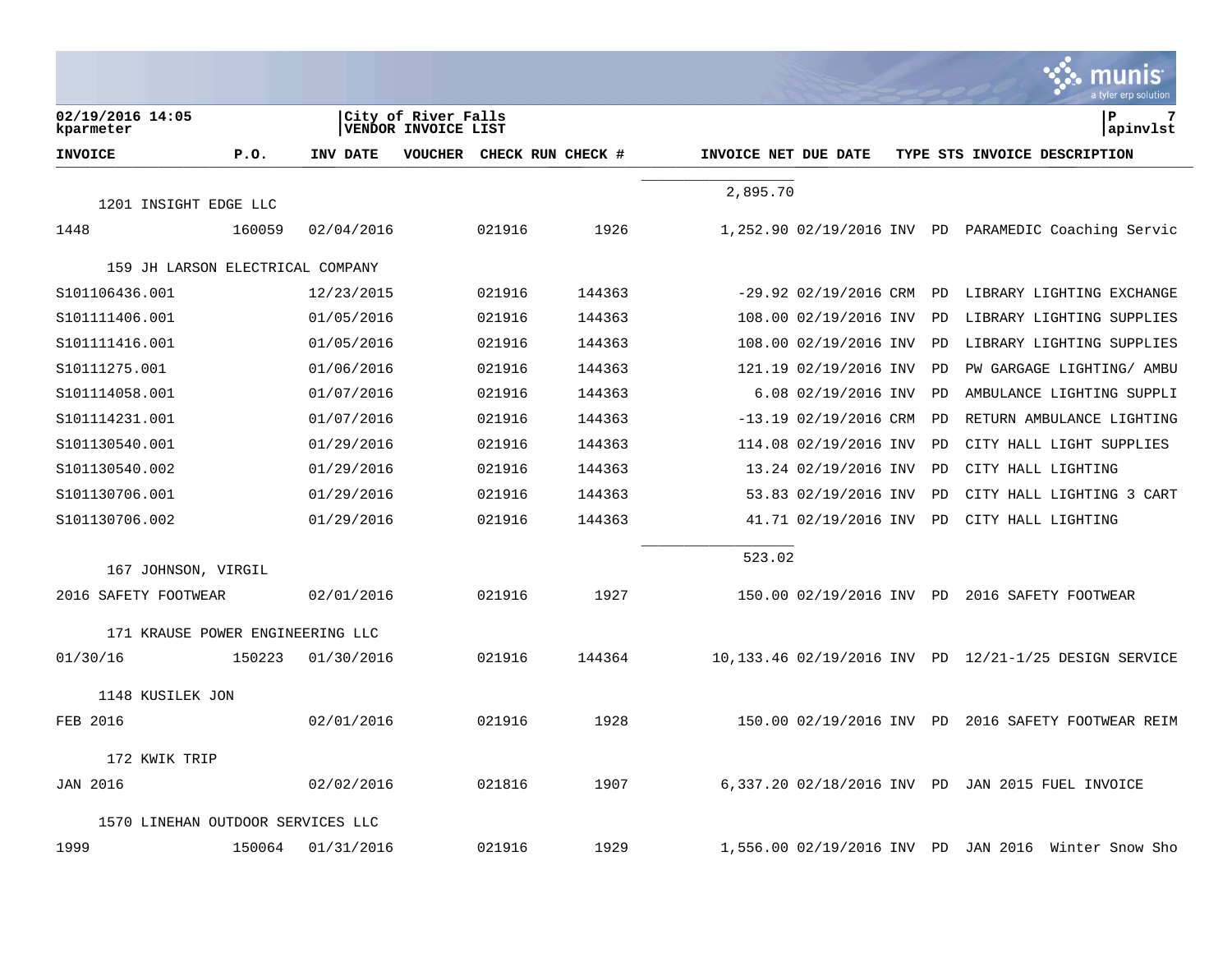|                                                      |        |            |                                            |                   |        |                      |                          |    | $\sim$ - Thunder<br>a tyler erp solution             |
|------------------------------------------------------|--------|------------|--------------------------------------------|-------------------|--------|----------------------|--------------------------|----|------------------------------------------------------|
| 02/19/2016 14:05<br>kparmeter                        |        |            | City of River Falls<br>VENDOR INVOICE LIST |                   |        |                      |                          |    | ∣P<br>8<br>apinvlst                                  |
| <b>INVOICE</b>                                       | P.0.   | INV DATE   | <b>VOUCHER</b>                             | CHECK RUN CHECK # |        | INVOICE NET DUE DATE |                          |    | TYPE STS INVOICE DESCRIPTION                         |
| $1999 - 1$                                           | 160080 | 01/31/2016 |                                            | 021916            | 1929   |                      |                          |    | 3,244.00 02/19/2016 INV PD JAN 2016 SNOW SHOVELING   |
|                                                      |        |            |                                            |                   |        | 4,800.00             |                          |    |                                                      |
| 182 LOFFLER COMPANIES INC                            |        |            |                                            |                   |        |                      |                          |    |                                                      |
| 18217325                                             |        | 01/27/2016 |                                            | 021916            | 144365 |                      |                          |    | 135.00 02/19/2016 INV PD FEB COURT COPIER LEASE      |
| 2167745                                              |        | 02/04/2016 |                                            | 021916            | 1930   |                      | 380.25 02/19/2016 INV    | PD | PRINTER MAINTENANCE 2/3                              |
| 2167795                                              |        | 02/04/2016 |                                            | 021916            | 1930   |                      | 46.22 02/19/2016 INV     | PD | LEASE 1/15-2/14 SAVIN SC3                            |
| 298064361                                            |        | 02/10/2016 |                                            | 021916            | 144366 |                      | 145.29 02/19/2016 INV    | PD | AMB COPIER 2/5-3/5                                   |
| P100569                                              |        | 02/11/2016 |                                            | 021916            | 1930   |                      | 260.00 02/19/2016 INV PD |    | ANNUAL LASERFICHE CONNECT                            |
| 184 MAKOVSKY BRUSH SERVICE LLC                       |        |            |                                            |                   |        | 966.76               |                          |    |                                                      |
| 2943                                                 | 160039 |            |                                            | 021916            | 1931   |                      |                          |    |                                                      |
|                                                      |        | 02/15/2016 |                                            |                   |        |                      |                          |    | 7,734.60 02/19/2016 INV PD 2/1-2/13 SERVICES TREE TR |
| 2094 MENOMONIE PUBLIC LIBRARY                        |        |            |                                            |                   |        |                      |                          |    |                                                      |
| 616978                                               |        | 02/01/2016 |                                            | 021916            | 144367 |                      |                          |    | 19.95 02/19/2016 INV PD REFUND LOST LIBRARY MATER    |
| 451 METERING & TECHNOLOGY SOLUTIONS                  |        |            |                                            |                   |        |                      |                          |    |                                                      |
| 5588                                                 | 160069 | 02/05/2016 |                                            | 021916            | 144368 |                      |                          |    | 4,739.52 02/19/2016 INV PD 3/4" meters               |
| 500 MIDAMERICA ADMINISTRATIVE & RETIREMENT SOLUTIONS |        |            |                                            |                   |        |                      |                          |    |                                                      |
| 000000018164                                         |        | 02/17/2016 |                                            | PYRL AP           | 1903   |                      |                          |    | 1,828.95 02/19/2016 INV PD HRA DEPOSITS              |
| 1618 MINNESOTA CHILD SUPPORT PAYMENT CENTER          |        |            |                                            |                   |        |                      |                          |    |                                                      |
| 000000018166                                         |        | 02/17/2016 |                                            | PYRL AP           | 1904   |                      |                          |    | 50.00 02/19/2016 INV PD PPE 2/14/16                  |
| 1286 MUNICIPAL TREASURERS ASSOCIATION OF WI INC      |        |            |                                            |                   |        |                      |                          |    |                                                      |
| 2016                                                 |        | 02/01/2016 |                                            | 021916            | 144369 |                      |                          |    | 110.00 02/19/2016 INV PD 2016 MTAW ANNUAL DUES-BER   |
| 2086 NEHER ELECTRIC SUPPLY, INC.                     |        |            |                                            |                   |        |                      |                          |    |                                                      |
| 346368-00                                            | 160044 | 02/02/2016 |                                            | 021916            | 144370 |                      |                          |    | 318.00 02/19/2016 INV PD ELECTRIC DEPT - MINOR MAT   |
|                                                      |        |            |                                            |                   |        |                      |                          |    |                                                      |

 $\ddot{\cdot}$  munic

651 J&J GIS LLC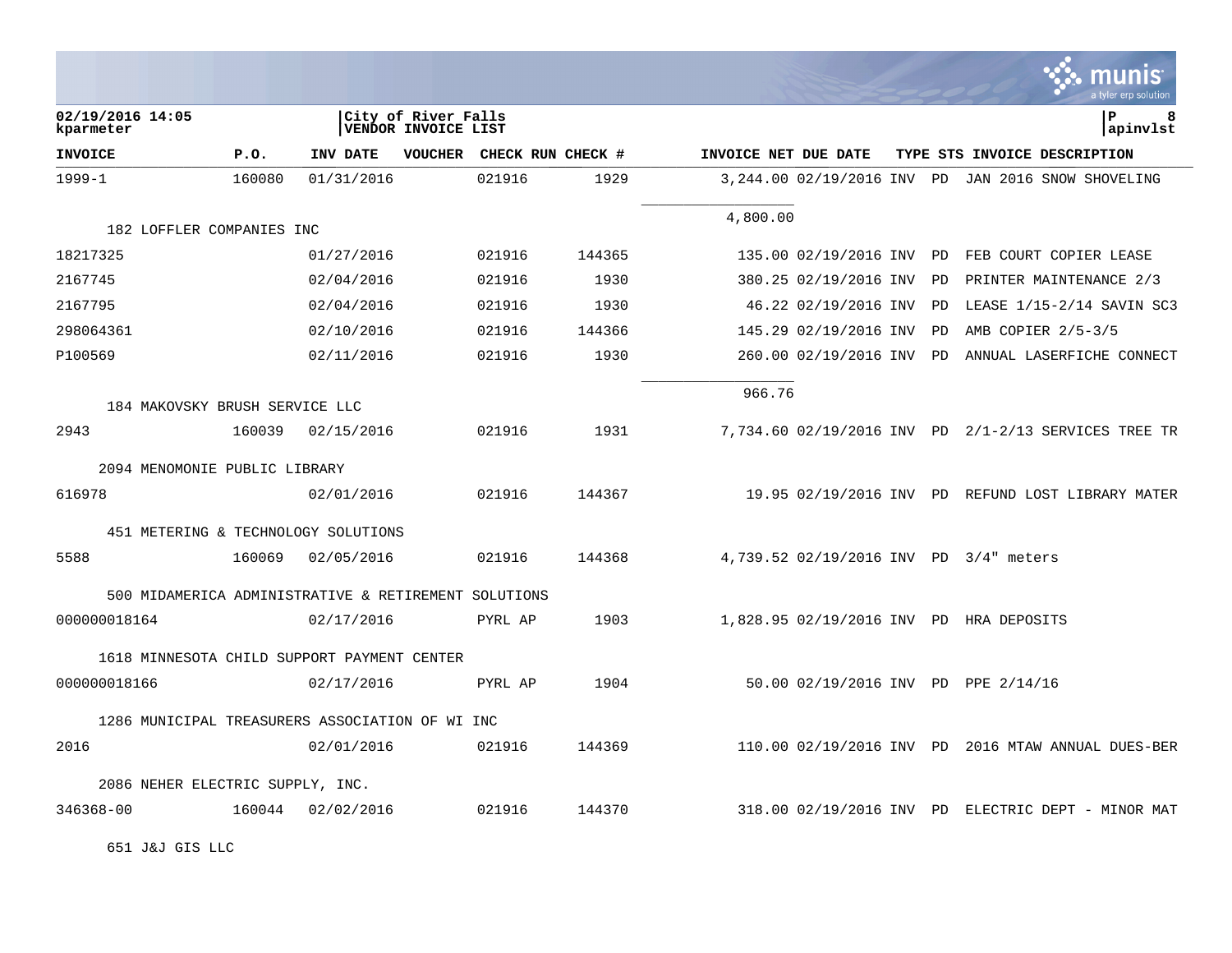|                               |        |            |                                                   |                   |        |                      |                          |           | a tyler erp solution         |
|-------------------------------|--------|------------|---------------------------------------------------|-------------------|--------|----------------------|--------------------------|-----------|------------------------------|
| 02/19/2016 14:05<br>kparmeter |        |            | City of River Falls<br><b>VENDOR INVOICE LIST</b> |                   |        |                      |                          |           | P<br>9<br> apinvlst          |
| <b>INVOICE</b>                | P.0.   | INV DATE   | <b>VOUCHER</b>                                    | CHECK RUN CHECK # |        | INVOICE NET DUE DATE |                          |           | TYPE STS INVOICE DESCRIPTION |
| <b>JAN 2016</b>               | 160021 | 01/31/2016 |                                                   | 021916            | 1932   |                      | 1,102.50 02/19/2016 INV  | PD        | JAN 2016 GIS SERVICES        |
| 202 OFFICE ENTERPRISES INC    |        |            |                                                   |                   |        |                      |                          |           |                              |
| 365832                        |        | 01/20/2016 |                                                   | 021916            | 1933   |                      | 136.50 02/19/2016 INV PD |           | INJET FOR FP POSTBASE        |
| 9999 ONE TIME PAY VENDOR      |        |            |                                                   |                   |        |                      |                          |           |                              |
| <b>B HARRIS</b>               |        | 02/11/2016 |                                                   | 021916            | 144373 |                      | 36.02 02/19/2016 INV     | PD        | REFUND 7738-13 1470 CEMET    |
| <b>B HETZEL</b>               |        | 02/11/2016 |                                                   | 021916            | 144372 |                      | 59.40 02/19/2016 INV     | PD        | REFUND 4919-22 635 SUNSET    |
| <b>B NORDGREN</b>             |        | 02/09/2016 |                                                   | EFT 2/12          | 144328 |                      | 50.00 02/11/2016 INV     | PD        | MEMORIAL CHECK BARBARA NO    |
| <b>B WEIDEMAN</b>             |        | 02/11/2016 |                                                   | 021916            | 144371 |                      | 25.29 02/19/2016 INV     | PD        | REFUND 3106-1 816 HAZEL S    |
| CHASE                         |        | 02/11/2016 |                                                   | 021916            | 144374 |                      | 167.88 02/19/2016 INV    | PD        | REFUND 9033-2 1889 MORNIN    |
| D WILKENING                   |        | 02/11/2016 |                                                   | 021916            | 144375 |                      | 296.32 02/19/2016 INV    | PD        | REFUND 3355-2 2420 GOLF V    |
| E NEWCOMB                     |        | 02/11/2016 |                                                   | 021916            | 144376 |                      | 124.91 02/19/2016 INV    | PD        | REFUND 6309-12 1457 WILDC    |
| FREDERICK PUBLIC LIB          |        | 02/11/2016 |                                                   | 021916            | 144377 |                      | 20.00 02/19/2016 INV     | PD        | REFUND LOST LIBRARY MATER    |
| J LENZEN                      |        | 02/11/2016 |                                                   | 021916            | 144378 |                      | 32.24 02/19/2016 INV     | PD        | 6265-14 1431 WILDCAT COUR    |
| K GAMBLE                      |        | 02/11/2016 |                                                   | 021916            | 144380 |                      | 18.91 02/19/2016 INV     | PD        | REFUND 6249-13 1431 WILDC    |
| K HARMON                      |        | 02/11/2016 |                                                   | 021916            | 144379 |                      | 32.70 02/19/2016 INV     | PD        | REFUND 1815-0 318 W JEFFE    |
| K HEIFNER                     |        | 02/11/2016 |                                                   | 021916            | 144381 |                      | 131.00 02/19/2016 INV    | PD        | REFUND 4324-13 1453 EMORY    |
| M LOCO LLC                    |        | 02/18/2016 |                                                   | 021916            | 144382 |                      | 1,117.28 02/19/2016 INV  | PD        | REFUND 4704-7 DOUBLE PAYM    |
| M NEUHAUS 3988                |        | 02/11/2016 |                                                   | 021916            | 144383 |                      | 246.28 02/19/2016 INV    | PD        | REFUND 3988-18 1204 BARTO    |
| N SWANSON                     |        | 02/02/2016 |                                                   | 021916            | 144384 |                      | 65.80 02/19/2016 INV     | <b>PD</b> | REFUND DPA AGREEMENT CIT#    |
| S GREGORY                     |        | 02/11/2016 |                                                   | 021916            | 144387 |                      | 106.29 02/19/2016 INV    | PD        | REFUND 7830-9 1970 E PIKA    |
| SHERIDAN CT APT               |        | 02/11/2016 |                                                   | 021916            | 144385 |                      | 56.89 02/19/2016 INV     | PD        | REFUND 4532-15 950 S MAIN    |
| ST CROIX FALLS                |        | 02/11/2016 |                                                   | 021916            | 144386 |                      | 20.00 02/19/2016 INV     | PD        | REFUND LOST LIBRARY MATER    |
| THREE RIVERS PIANO 1          |        | 02/05/2016 |                                                   | 021916            | 144388 |                      | 150.00 02/19/2016 INV    | PD        | MOVE PIANO AT LIBRARY        |
|                               |        |            |                                                   |                   |        |                      |                          |           |                              |

206 PAYMENT SERVICE NETWORK INC

2,757.21

122760 02/03/2016 EFT 2/12 144326 679.25 02/11/2016 DIR PD JAN 2016 PSN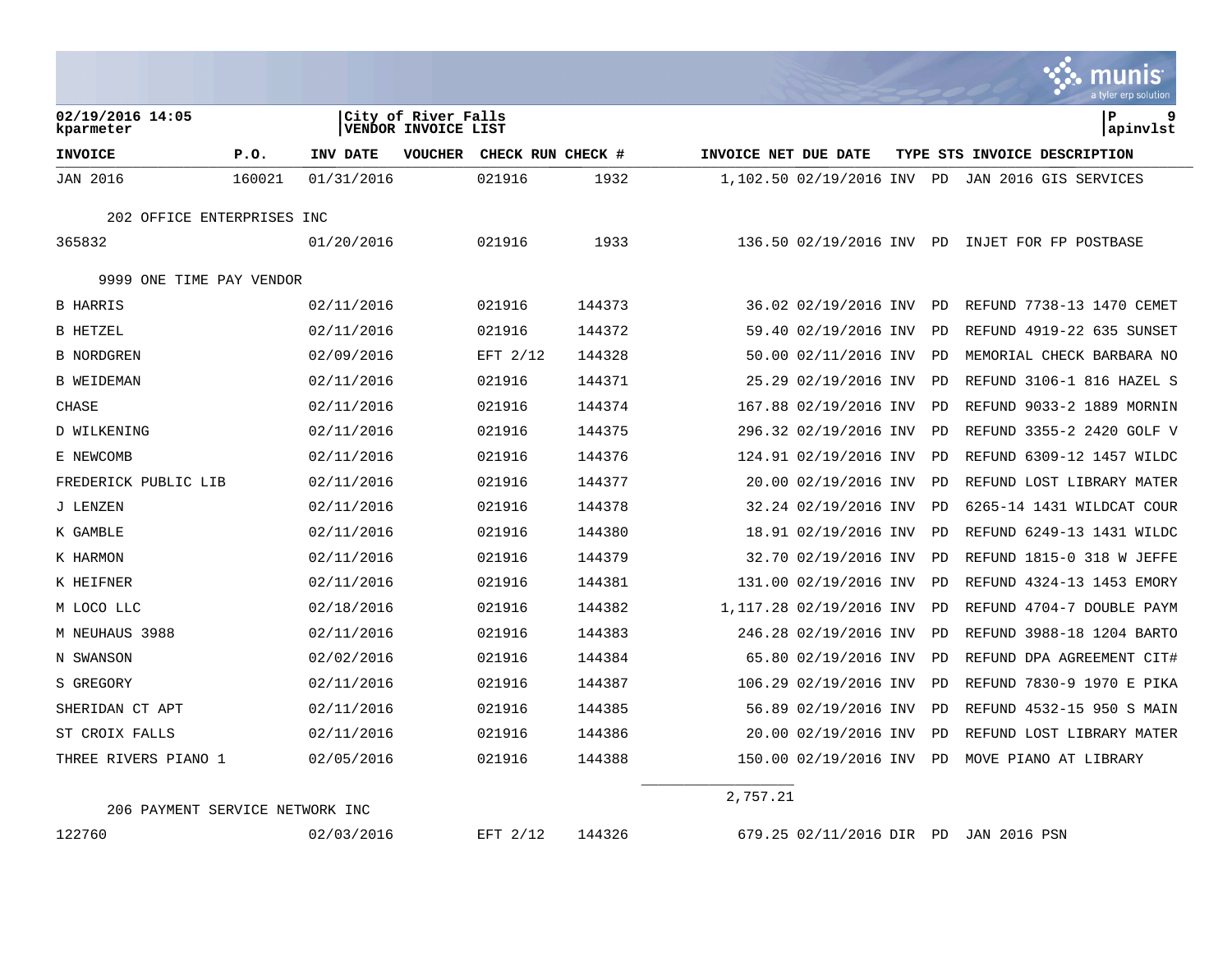|                                                    |                                            |                   |        |                                |                             |    | a tyler erp solutior                              |
|----------------------------------------------------|--------------------------------------------|-------------------|--------|--------------------------------|-----------------------------|----|---------------------------------------------------|
| 02/19/2016 14:05<br>kparmeter                      | City of River Falls<br>VENDOR INVOICE LIST |                   |        |                                |                             |    | ΙP<br>10<br> apinvlst                             |
| <b>INVOICE</b><br>P.0.                             | INV DATE<br>VOUCHER                        | CHECK RUN CHECK # |        | INVOICE NET DUE DATE           |                             |    | TYPE STS INVOICE DESCRIPTION                      |
| 5 PELION BENEFITS                                  |                                            |                   |        |                                |                             |    |                                                   |
| 000000018159                                       | 02/17/2016                                 | PYRL AP           | 1905   |                                |                             |    | 3,021.51 02/19/2016 INV PD PPE 2/14/16            |
| 523 PIERCE COUNTY ECONOMIC DEVELOPMENT CORPORATION |                                            |                   |        |                                |                             |    |                                                   |
| $2016 - 04$                                        | 01/28/2016                                 | 021916            | 1934   |                                |                             |    | 30.00 02/19/2016 INV PD ANNUAL DINNER ATTENDEE    |
| 210 PIERCE COUNTY TREASURER                        |                                            |                   |        |                                |                             |    |                                                   |
| FEB 2016                                           | 02/16/2016                                 | HP $2/16$         | 144331 | 1,171,048.81 02/16/2016 INV PD |                             |    | FEB SETTLEMENT PIERCE/STA                         |
| R011220312/0313                                    | 02/17/2016                                 | 021916            | 144389 |                                | 3,858.16 02/19/2016 INV PD  |    | FOSMO 276-01122-0312 KRUP                         |
| 1064 PRINT ART                                     |                                            |                   |        | 1,174,906.97                   |                             |    |                                                   |
| FEB 3 2016                                         | 02/03/2016                                 | 021916            | 144390 |                                |                             |    | 447.00 02/19/2016 INV PD MUNICIPAL COURT PRINTING |
| 225 RIVER FALLS CHAMBER OF COMMERCE INC            |                                            |                   |        |                                |                             |    |                                                   |
| 13832                                              | 02/11/2016                                 | 021916            | 1935   |                                | 15.00 02/19/2016 INV PD     |    | S NELSON BUSINESS BREAKFA                         |
| 13835                                              | 02/11/2016                                 | 021916            | 1935   |                                | 15.00 02/19/2016 INV        | PD | K SCHREINER BUSINESS BREA                         |
| 13836                                              | 02/11/2016                                 | 021916            | 1935   |                                | 15.00 02/19/2016 INV        | PD | J BERGSTROM BUSINESS BREA                         |
| 13840                                              | 02/11/2016                                 | 021916            | 1935   |                                | 30.00 02/19/2016 INV        | PD | PETERSON/LUCERO BUSINESS                          |
| 13843                                              | 02/11/2016                                 | 021916            | 1935   |                                | 15.00 02/19/2016 INV        | PD | D TOLAND BUSINESS BREAKFA                         |
| 13851                                              | 02/11/2016                                 | 021916            | 1935   |                                | 15.00 02/19/2016 INV        | PD | <b>B BUESKING BUSINESS BREAK</b>                  |
| 4THORT2015                                         | 12/31/2015                                 | 021916            | 1935   |                                | 17,717.13 02/19/2016 INV PD |    | 4TH QRT 2015 ROOM TAX                             |
| 372 RIVER FALLS PUBLIC LIBRARY PETTY CASH          |                                            |                   |        | 17,822.13                      |                             |    |                                                   |
| 10/12/15                                           | 10/12/2015                                 | 021916            | 144391 |                                | 4.50 02/19/2016 INV         | PD | BEAN BAG PURCHASE MINION                          |
| 12/7/15                                            | 12/07/2015                                 | 021916            | 144391 |                                | 10.00 02/19/2016 INV        | PD | WORK PERMIT L PAGE - PETT                         |
| 4/27/15                                            | 04/27/2015                                 | 021916            | 144391 |                                | 15.00 02/19/2016 INV        | PD | PETTY CASH BOOK PURCHASE                          |
| 7/7/15                                             | 07/07/2015                                 | 021916            | 144391 |                                | 15.00 02/19/2016 INV        | PD | BOOK PURCHASE COLORS - PE                         |
|                                                    |                                            |                   |        |                                |                             |    |                                                   |

1276 RIVER FALLS INDUSTRIAL CENTER II LLC

44.50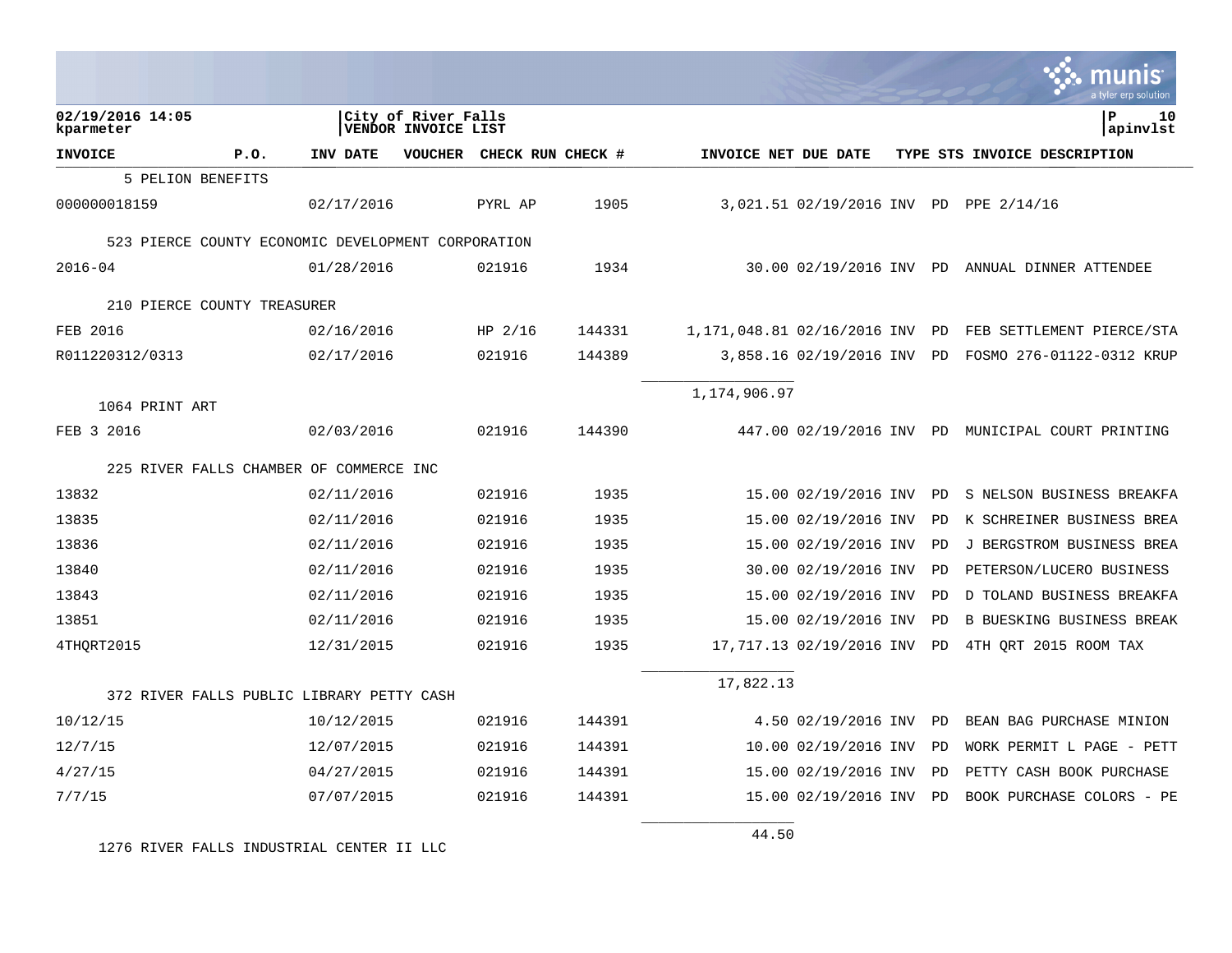|                                    |        |            |                                            |                           |        |                      |                            |           | <u>Imunis</u><br>a tyler erp solution                    |
|------------------------------------|--------|------------|--------------------------------------------|---------------------------|--------|----------------------|----------------------------|-----------|----------------------------------------------------------|
| 02/19/2016 14:05<br>kparmeter      |        |            | City of River Falls<br>VENDOR INVOICE LIST |                           |        |                      |                            |           | l P<br>11<br>apinvlst                                    |
| <b>INVOICE</b>                     | P.0.   | INV DATE   |                                            | VOUCHER CHECK RUN CHECK # |        | INVOICE NET DUE DATE |                            |           | TYPE STS INVOICE DESCRIPTION                             |
| R107330100                         |        | 02/04/2016 |                                            | 021916                    | 144392 |                      |                            |           | 235.90 02/19/2016 INV PD RF INDUSTRIAL CENTER 276-       |
| 790 VIBRANT HEALTH FAMILY CLINICS  |        |            |                                            |                           |        |                      |                            |           |                                                          |
| <b>JAN 2016</b>                    |        | 01/29/2016 |                                            | 021916                    | 144393 |                      |                            |           | 274.00 02/19/2016 INV PD PREEMPLOYMENT SCREENING-G       |
| 9 RIVER FALLS POLICE ASSOCIATION   |        |            |                                            |                           |        |                      |                            |           |                                                          |
| 000000018162                       |        | 02/17/2016 |                                            | 021916                    | 144394 |                      |                            |           | 616.64 02/19/2016 INV PD FEBRUARY DUES                   |
| 458 RIVER FALLS ROTARY             |        |            |                                            |                           |        |                      |                            |           |                                                          |
| $2008 - 3 - 2131$                  |        | 01/01/2016 |                                            | 021916                    | 144395 |                      |                            |           | 115.00 02/19/2016 INV PD 1ST QRT DUES S SIMPSON          |
| 229 RIVER FALLS SCHOOL DISTRICT    |        |            |                                            |                           |        |                      |                            |           |                                                          |
| FEB 2016                           |        | 02/16/2016 |                                            | HP $2/16$                 | 144332 |                      |                            |           | 3,182,354.79 02/16/2016 INV PD FEB SETTLEMENT - PIERCE/S |
| 438 RIVER FALLS SENIOR CITIZENS    |        |            |                                            |                           |        |                      |                            |           |                                                          |
| FEB 2016                           | 160018 | 02/12/2016 |                                            | 021916                    | 144396 |                      |                            |           | 500.00 02/19/2016 INV PD FEB 2016 SENIOR CITIZEN D       |
| 234 FORUM COMMUNICATION CO         |        |            |                                            |                           |        |                      |                            |           |                                                          |
| 1674744                            |        | 01/31/2016 |                                            | 021916                    | 144397 |                      |                            |           | 749.91 02/19/2016 INV PD JAN PUBLICATIONS                |
| 1573 RUNNING INC                   |        |            |                                            |                           |        |                      |                            |           |                                                          |
| 14164                              | 160063 | 02/10/2016 |                                            | 021916                    | 144398 |                      |                            |           | 15,770.64 02/19/2016 INV PD 1/14-2/10 2016 Taxi Manag    |
| 252 ST CROIX COUNTY TREASURER      |        |            |                                            |                           |        |                      |                            |           |                                                          |
| FEB 2016                           |        | 02/16/2016 |                                            | HP $2/16$                 | 144334 |                      |                            |           | 509,794.08 02/16/2016 INV PD FEB SETTLEMENT STATE/ST C   |
| FEB LOTTERY                        |        | 02/16/2016 |                                            | HP $2/16$                 | 144333 |                      |                            |           | 376.62 02/16/2016 INV PD FEB SETTLEMENT LOTTERY CR       |
|                                    |        |            |                                            |                           |        | 510,170.70           |                            |           |                                                          |
| 255 ST CROIX VALLEY NATURAL GAS CO |        |            |                                            |                           |        |                      |                            |           |                                                          |
| JAN 2016                           |        | 02/02/2016 |                                            | 021916                    | 144399 |                      | 6,843.34 02/19/2016 INV PD |           | JAN GAS UTILITY MUNICIPAL                                |
| JAN 2016 29937                     |        | 02/02/2016 |                                            | 021916                    | 144399 |                      | 133.52 02/19/2016 INV      | <b>PD</b> | JAN 2016 GAS UTILITY STOR                                |
| JAN 2016 UNION                     |        | 01/28/2016 |                                            | 021916                    | 144399 |                      | 85.87 02/19/2016 INV       | PD        | JAN 2016 206 UNION STREET                                |
| JAN 2016 UTILITY                   |        | 02/02/2016 |                                            | 021916                    | 144399 |                      | 3,722.88 02/19/2016 INV    | PD        | JAN 2016 GAS UTILITY                                     |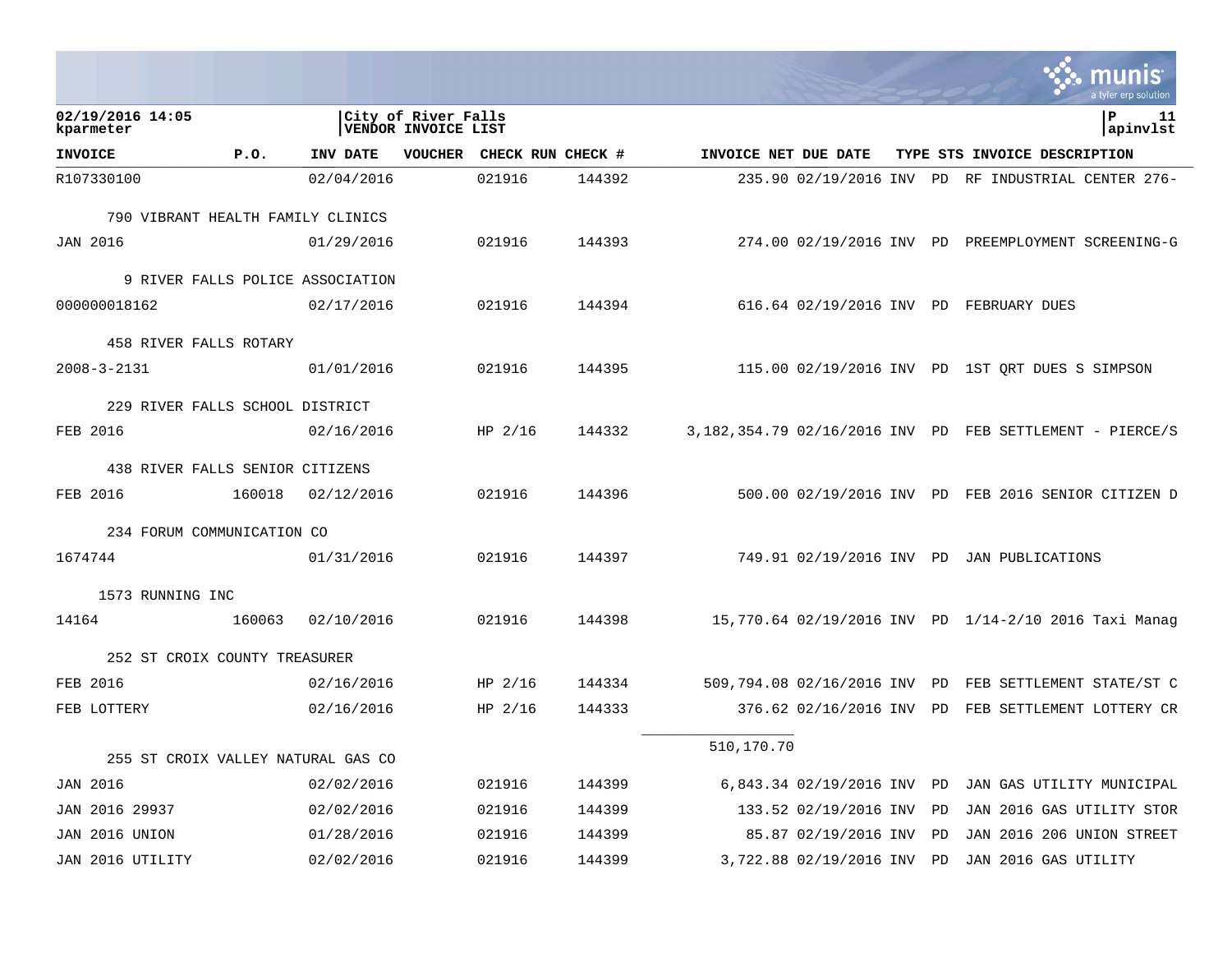|                                                  |                                                   |                           |        |                      |                          |  | a tyler erp solution                                 |
|--------------------------------------------------|---------------------------------------------------|---------------------------|--------|----------------------|--------------------------|--|------------------------------------------------------|
| 02/19/2016 14:05<br>kparmeter                    | City of River Falls<br><b>VENDOR INVOICE LIST</b> |                           |        |                      |                          |  | ΙP<br>12<br>apinvlst                                 |
| <b>INVOICE</b><br>P.O.                           | INV DATE                                          | VOUCHER CHECK RUN CHECK # |        | INVOICE NET DUE DATE |                          |  | TYPE STS INVOICE DESCRIPTION                         |
|                                                  |                                                   |                           |        |                      |                          |  |                                                      |
| 772 SAVATREE                                     |                                                   |                           |        | 10,785.61            |                          |  |                                                      |
| 3901985<br>160070                                | 01/28/2016                                        | 021916                    | 144400 |                      |                          |  | 6,500.00 02/19/2016 INV PD WHITE TAIL RIDGE BLVD TRE |
| 791 STEVENS ENGINEERS                            |                                                   |                           |        |                      |                          |  |                                                      |
| 10388<br>150002                                  | 01/31/2016                                        | 021916                    | 1936   |                      | 333.43 02/19/2016 INV PD |  | SERVICES THRU 1/23 PAULSO                            |
| 10389<br>150367                                  | 01/31/2016                                        | 021916                    | 1936   |                      | 574.00 02/19/2016 INV PD |  | SERVICES THRU 1/23 UNIVER                            |
|                                                  |                                                   |                           |        | 907.43               |                          |  |                                                      |
| 2122 SUPPES ENVIRONMENTAL HEALTH CONSULTING INC  |                                                   |                           |        |                      |                          |  |                                                      |
| $\mathbf{1}$                                     | 02/04/2016                                        | 021916                    | 144401 |                      |                          |  | 580.00 02/19/2016 INV PD 2 CERTIFIED POOL OPERATOR   |
| 2011 TITAN ENERGY SYSTEMS                        |                                                   |                           |        |                      |                          |  |                                                      |
| 160121-031<br>160049                             | 01/27/2016                                        | 021916                    | 144402 |                      |                          |  | 629.65 02/19/2016 INV PD City Hall Generator Servi   |
| 454 TRILOGY CONSULTING, LLC                      |                                                   |                           |        |                      |                          |  |                                                      |
| 462<br>160010                                    | 02/01/2016                                        | 021916                    | 1937   |                      |                          |  | 52.50 02/19/2016 INV PD JAN 2016 SERVICES Water R    |
| 446 UHL COMPANY INC                              |                                                   |                           |        |                      |                          |  |                                                      |
| 40733<br>160046                                  | 01/22/2016                                        | 021916                    | 1938   |                      |                          |  | 1,007.25 02/19/2016 INV PD Library - HVAC service    |
|                                                  |                                                   |                           |        |                      |                          |  |                                                      |
| 277 UNEMPLOYMENT INSURANCE-DEPT OF WORKFORCE DEV |                                                   |                           |        |                      |                          |  |                                                      |
| 000007459281                                     | 02/03/2016                                        | 021816                    | 1908   |                      |                          |  | 1,455.00 02/18/2016 INV PD JAN UNEMPLOYEMENT BENEFIT |
| 279 UNITED RENTALS                               |                                                   |                           |        |                      |                          |  |                                                      |
| 135086339-001<br>160077                          | 02/12/2016                                        | 021916                    | 1939   |                      |                          |  | 23,858.10 02/19/2016 INV PD used aerial lift         |
| 286 USIC LOCATING SERVICES LLC                   |                                                   |                           |        |                      |                          |  |                                                      |
| 163696                                           | 02/04/2016                                        | 021916                    | 1940   |                      |                          |  | 551.60 02/19/2016 INV PD JAN LOCATING SERVICES       |
| 290 UWRF FAST COPY                               |                                                   |                           |        |                      |                          |  |                                                      |
| 10963                                            | 01/13/2016                                        | 021916                    | 144403 |                      |                          |  | 190.00 02/19/2016 INV PD 4 BOX LIBRARY ENVELOPES     |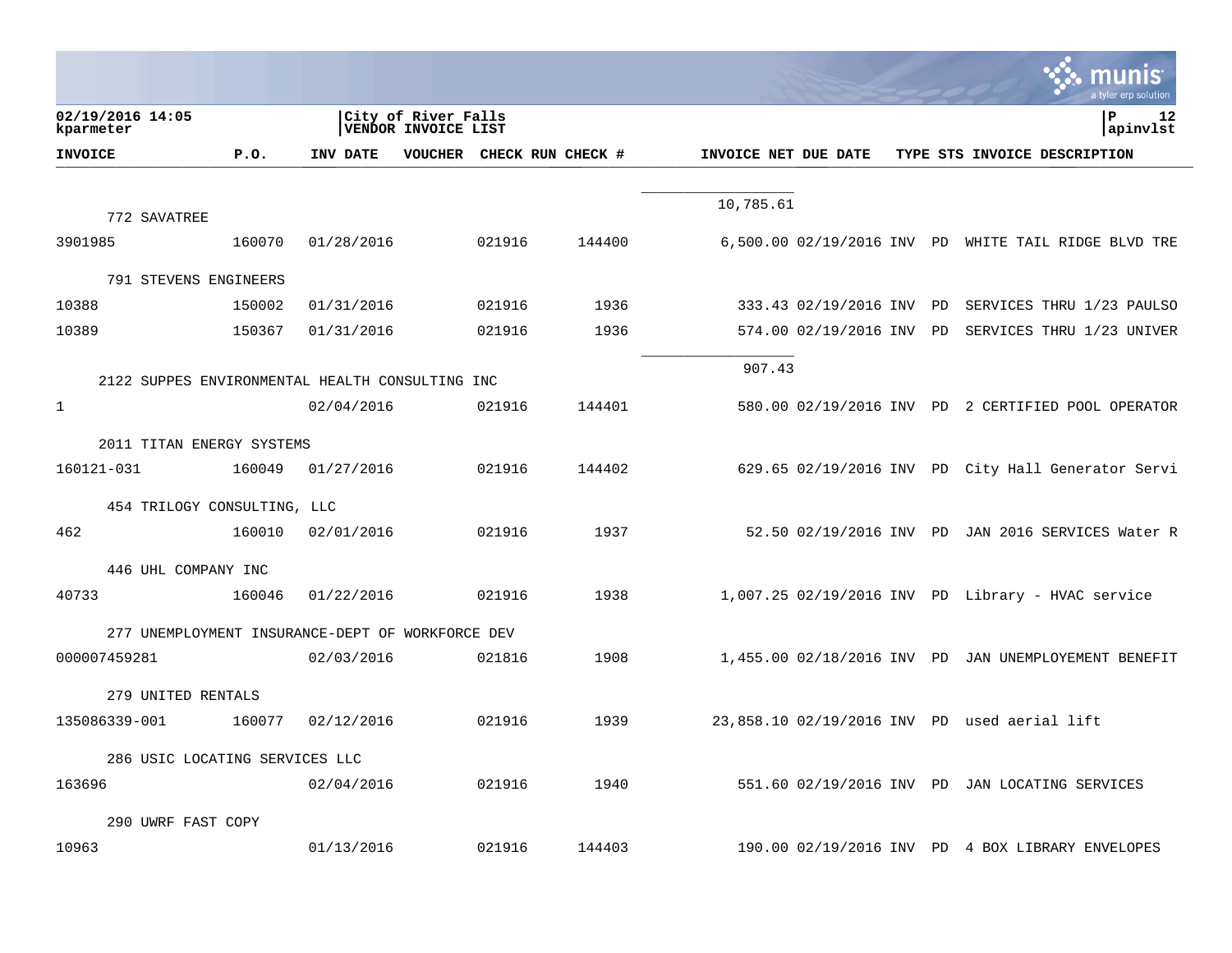|                                                                                           |        |                 |  |                           |        |                      |                         |  |  | a tyler erp solution                                  |
|-------------------------------------------------------------------------------------------|--------|-----------------|--|---------------------------|--------|----------------------|-------------------------|--|--|-------------------------------------------------------|
| 02/19/2016 14:05<br>City of River Falls<br>l P<br><b>VENDOR INVOICE LIST</b><br>kparmeter |        |                 |  |                           |        |                      |                         |  |  | 13<br>apinvlst                                        |
| <b>INVOICE</b>                                                                            | P.0.   | <b>INV DATE</b> |  | VOUCHER CHECK RUN CHECK # |        | INVOICE NET DUE DATE |                         |  |  | TYPE STS INVOICE DESCRIPTION                          |
| 10995                                                                                     |        | 02/05/2016      |  | 021916                    | 144403 |                      |                         |  |  | 21.50 02/19/2016 INV PD BUSINESS CARD AMY DAVE AN     |
|                                                                                           |        |                 |  |                           |        | 211.50               |                         |  |  |                                                       |
| 16 VIKING COCA-COLA BOTTLING CO                                                           |        |                 |  |                           |        |                      |                         |  |  |                                                       |
| 288566                                                                                    |        | 02/01/2016      |  | 021916                    | 1941   |                      |                         |  |  | 126.00 02/19/2016 INV PD RF FD VENDING ORDER          |
| 750 VIKING ELECTRIC SUPPLY INC                                                            |        |                 |  |                           |        |                      |                         |  |  |                                                       |
| 1088898                                                                                   |        | 01/21/2016      |  | 021916                    | 144404 |                      |                         |  |  | 161.10 02/19/2016 INV PD LIGHTING MAINT               |
|                                                                                           |        |                 |  |                           |        |                      |                         |  |  |                                                       |
| 439 WELLS FARGO BANK NA                                                                   |        |                 |  |                           |        |                      |                         |  |  |                                                       |
| JAN P-CARD FEES                                                                           |        | 01/31/2016      |  | EFT 2/10                  | 1897   |                      |                         |  |  | 111.20 02/10/2016 INV PD JAN P-CARD FEES              |
| 304 WEST CENTRAL BIOSOLIDS FACILITY                                                       |        |                 |  |                           |        |                      |                         |  |  |                                                       |
| 2016029                                                                                   | 160017 | 02/10/2016      |  | 021916                    | 144405 |                      |                         |  |  | 23,043.01 02/19/2016 INV PD JAN 2016 BIOSOLIDS FACILI |
| 306 HANTEN BROADCASTING COMPANY INC                                                       |        |                 |  |                           |        |                      |                         |  |  |                                                       |
| <b>JAN 2016</b>                                                                           |        | 01/31/2016      |  | 021916                    | 1942   |                      |                         |  |  | 60.00 02/19/2016 INV PD JAN 2016 SPORTSCASTER CLU     |
|                                                                                           |        |                 |  |                           |        |                      |                         |  |  |                                                       |
| 4 WI CHILD SUPPORT                                                                        |        |                 |  |                           |        |                      |                         |  |  |                                                       |
| 000000018158                                                                              |        | 02/17/2016      |  | PYRL AP                   | 1906   |                      |                         |  |  | 323.07 02/19/2016 INV PD PPE 2/14/16                  |
| 310 WI DEPT OF ADMINISTRATION                                                             |        |                 |  |                           |        |                      |                         |  |  |                                                       |
| 505-0000002335                                                                            |        | 12/18/2015      |  | 021916                    | 144406 |                      |                         |  |  | 1,078.00 02/19/2016 INV PD POLICE PAT OFF EXAM        |
| 311 WI DEPT OF AG, TRADE & CONSUMER PROTECTION                                            |        |                 |  |                           |        |                      |                         |  |  |                                                       |
| 02/12/16                                                                                  |        | 02/12/2016      |  | 021916                    | 144407 |                      |                         |  |  | 35.00 02/19/2016 INV PD 2015 HUMANE OFFICE TRAINI     |
|                                                                                           |        |                 |  |                           |        |                      |                         |  |  |                                                       |
| 312 WI DEPT OF JUSTICE                                                                    |        |                 |  |                           |        |                      |                         |  |  |                                                       |
| T20690                                                                                    |        | 01/25/2016      |  | 021916                    | 144408 |                      |                         |  |  | 391.50 02/19/2016 INV PD 1ST QRT TIME SYSTEM ACCES    |
| 422 WI DEPT OF JUSTICE                                                                    |        |                 |  |                           |        |                      |                         |  |  |                                                       |
| G2925JAN2016                                                                              | 160076 | 02/01/2016      |  | 021916                    | 144409 |                      | 42.00 02/19/2016 INV PD |  |  | JAN 2016 Wis Department o                             |
| L4801JAN 2016                                                                             |        | 02/01/2016      |  | 021916                    | 144410 |                      | 42.00 02/19/2016 INV PD |  |  | JAN BACKGROUND CHECKS                                 |